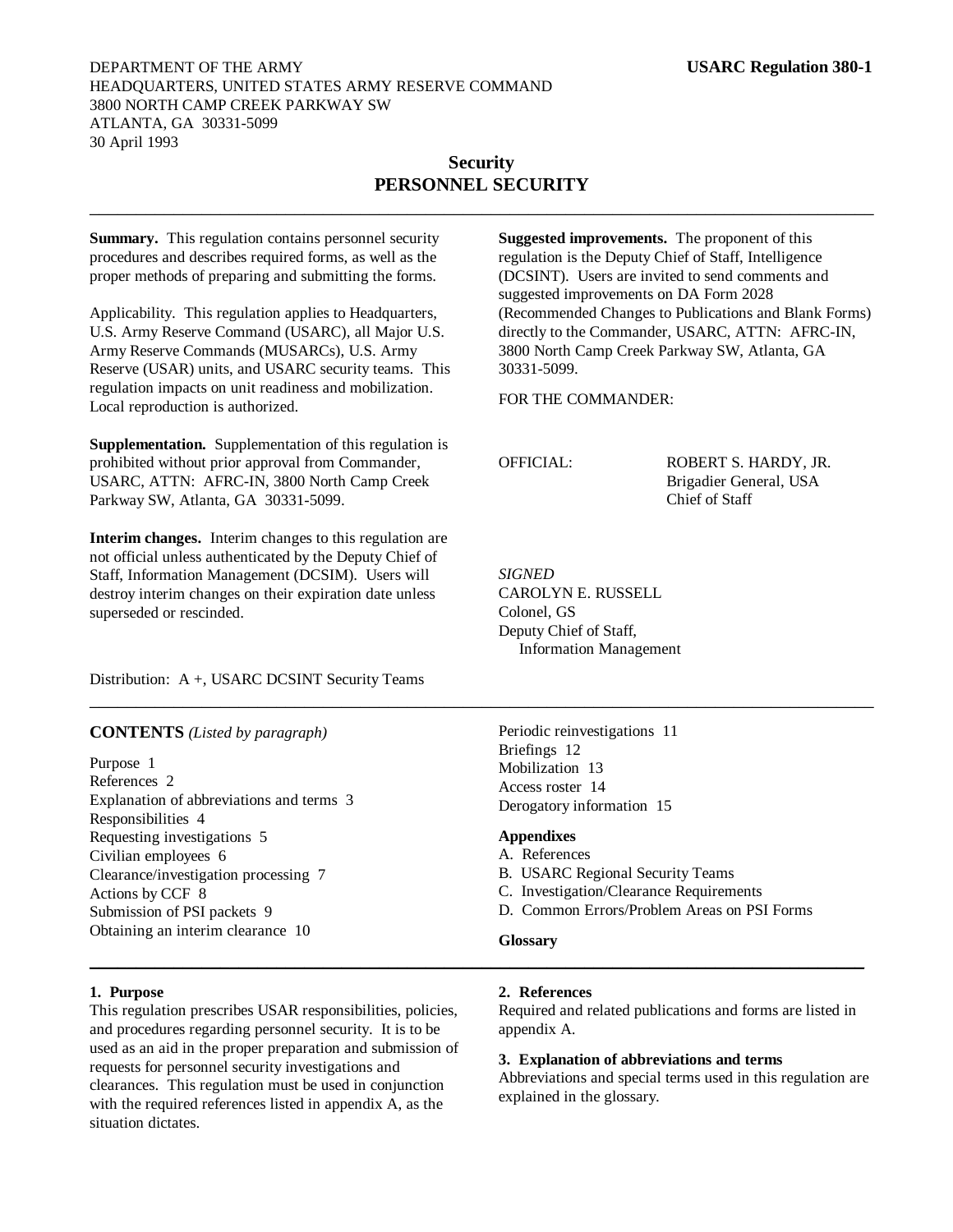#### **4. Responsibilities**

a. Directors/Chiefs of USARC general and special staff agencies, and commanders at all levels will ensure that all persons who have access to classified information are properly cleared and have a need-to-know.

b. Regional security teams of the USARC Deputy Chief of Staff for Intelligence will:

(1) Process all security clearance actions submitted by USAR units within their respective geographical areas. Appendix B provides a listing of all USARC security teams, their addresses, and the states for which they are responsible.

(2) Train office/activity personnel in their security responsibilities.

(3) Review personnel security investigation (PSI) packages.

(4) Request additional investigations or information.

(5) Report derogatory information to the Central Clearance Facility (CCF).

(6) Grant interim clearances or suspend access when appropriate.

(7) Implement CCF actions/determinations.

(8) Conduct a continuous evaluation program.

c. Each MUSARC and unit commander will designate an individual to be the security manager for his/her activity.

d. Security managers at all levels will:

(1) Conduct initial processing of all security clearance actions for military and civilian personnel at USAR units.

(2) Provide required security briefings and debriefings.

(3) Report to the CCF, **through the appropriate USARC security team**, any derogatory information concerning cleared or uncleared personnel at his/her unit.

(4) Submit all PSI requests through the appropriate security team.

(5) Provide proper foreign travel briefings for the personnel of their units.

(6) Ensure that personnel receive an annual briefing on subversion and espionage directed against the U.S. Army (SAEDA).

## **5. Requesting investigations**

a. After determining the designation of position sensitivity, security managers must be able to identify the type of investigation necessary to accomplish the activity mission and ensure that the individual under their jurisdiction needs the investigation. Investigations for security clearance eligibility should be limited to those instances where an individual is to perform sensitive duties or has a clear need for access to classified information. Guidance and criteria for determining the appropriate type of investigation required for an individual are provided at appendix C.

b. In order for the PSI process to work effectively, the requesting activity must ensure that requests for initial

investigation are submitted sufficiently in advance of the time the security clearance is required to allow for the completion of the investigation and a security clearance determination. **Investigative requests are to be submitted from the unit security manager directly to the proper regional security team.** Security teams will send requests for additional information on PSI packets directly to units, with information copies to the proper MUSARC, if necessary.

#### **6. Civilian employees**

a. Each civilian position within the DOD shall be categorized with respect to security sensitivity as NONSENSITIVE, NONCRITICAL-SENSITIVE, OR CRITICAL-SENSITIVE.

b. In accordance with the OPM Federal Personnel Manual, the Civilian Personnel Office (CPO) shall request a NACI not later than 3 working days after a person is appointed to a nonsensitive position.

c. Only civilians occupying sensitive positions listed on Civilian Personnel Position Sensitivity Rosters will be processed for security clearances. Requests for TOP SECRET clearances for civilian employees will be initiated by the security manager and forwarded directly to the regional security team. Security managers will initiate requests for final SECRET clearances for civilian employees by using DA Form 5247-R . Evidence of a favorably completed investigation conducted while a person served in the military is acceptable for appointment to a noncritical-sensitive or critical-sensitive position if: the person has had continuous federal service without a break exceeding 24 months since the last investigation, and the required investigation (NACI or SSBI) is initiated.

d. Civilians being newly hired, promoted, or appointed to sensitive positions are required to be the subject of a preappointment investigation required by AR 380-67. This investigation is part of the personnel suitability program, which is a process for assuring that the appointment and continued employment of each person in the competitive service of the Government will promote the efficiency of the service. The required preappointment suitability investigations are:

(1) For Noncritical-Sensitive positions (requires access to CONFIDENTIAL or SECRET information) -- a NACI shall be requested and NAC portion favorably completed before appointment.

(2) For Critical-Sensitive positions (requires access to TOP SECRET information) -- an SSBI shall be favorably completed prior to appointment. Inasmuch as an SSBI is of greater scope, a NACI will not be requested from OPM if an SSBI for employment in a criticalsensitive position is requested from DIS, or if a valid SSBI (BI/SBI previous to December 1991) exists.

e. Individuals being appointed to nonsensitive positions will have their investigative paperwork completed as part of their inprocessing. The security manager and supervisor will coordinate with the appropriate civilian personnel office to determine eligibility for employment.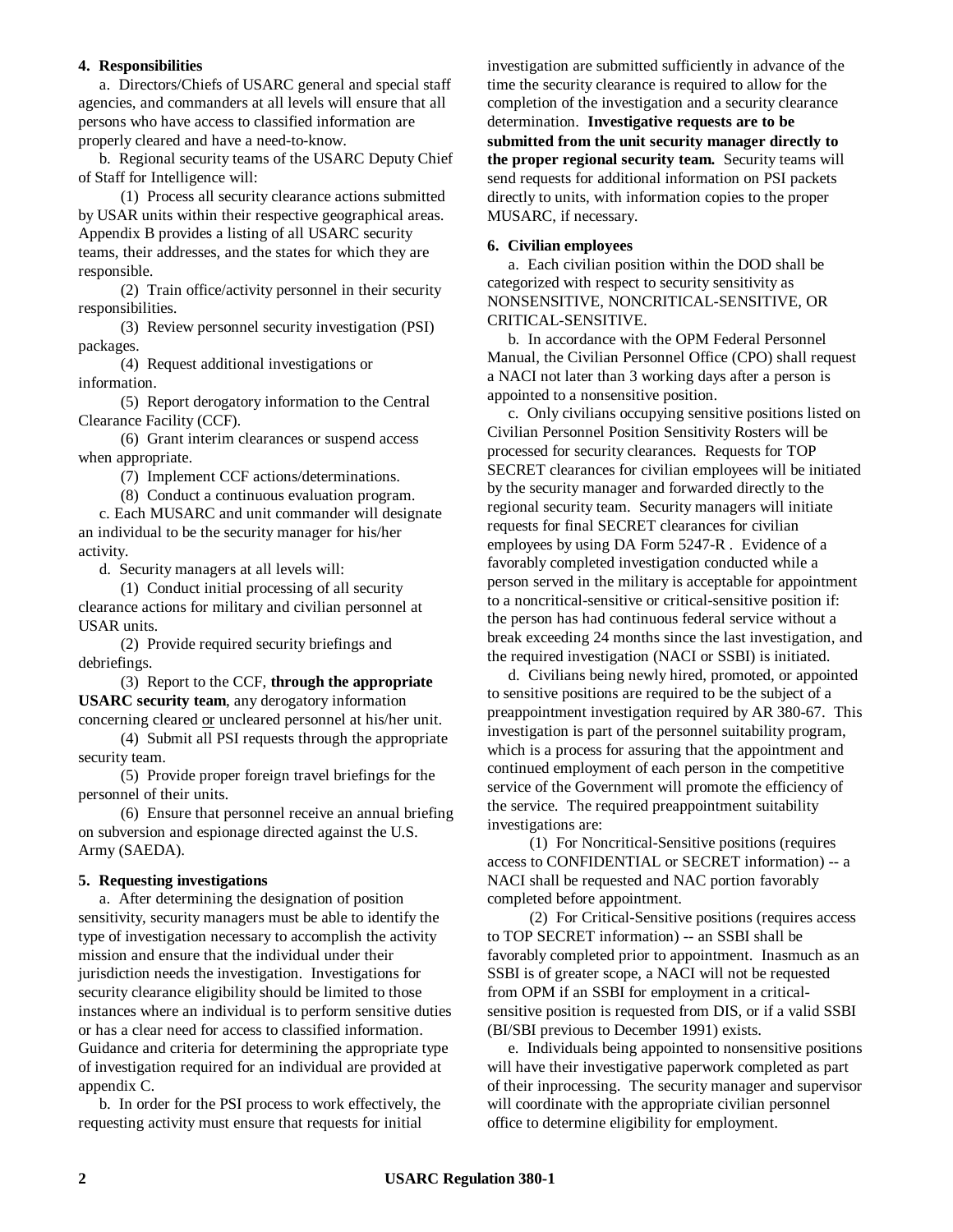f. Security managers should review SF 85 and SF 86 to ensure accuracy of forms, request the required investigation in accordance with the sensitivity roster, and monitor the investigation and clearance processes. (This is usually done at the MUSARC level.)

g. AR 380-67, chapter 3, outlines the provisions whereby the preappointment investigative requirement may be waived in certain cases. Signature authority to approve exceptions for appointment to noncritical-sensitive and critical-sensitive positions is vested in the Deputy Chief of Staff for Intelligence, and is delegated to the chief of the appropriate security team.

h. Requests for waiver of preappointment investigative requirements for appointment to noncritical-sensitive and critical-sensitive positions must be submitted over the signature of the unit commander or agency head to the appropriate regional security team.

#### **7. Clearance/investigation processing**

a. Review of records. Once the security manager determines that an individual requires access to classified information, he/she must conduct a records review.

(1) Personnel file.

(a) Does the individual have an SF 312 or SF 189 in the file? If not, have that individual fill out an SF 312. (b) Does the individual have a valid

computer-generated DA Form 873 from CCF? If the DA Form 873 on file is not computer generated by CCF, it is invalid, but an outdated Form 873 can serve as proof of an investigation. Does that DA Form 873 show a clearance/investigation adequate to the requirements of the position to which the individual is being assigned? If no DA Form 873 is in the record, look for evidence of the completion or initiation of an investigation (DIS Form 1, or copy of DD Form 1879/398/398-2).

(c) If an invalid 873 is on file in the personnel file, attach the original (invalid) 873 to a completed DA Form 5247-R and forward to your regional security team.

(2) Medical file. After the personnel file has been checked, if it contains no unfavorable information, the medical record screen must be requested. If any unfavorable information is found, appropriate action must be taken. A complete local records check, to include screening of medical records, must be accomplished prior to requesting a final or interim security clearance.

(3) Other records. Check criminal records of base security, provost marshall, and/or local police.

## b. DA Form 5247-R. *(Submit DA Form 5247-R before submitting any request for security investigation!)*

(1) If there is no DA Form 873 in the personnel file, submit DA Form 5247-R through your USARC Regional Security Team to the CCF to determine whether the individual has a clearance or a previously completed investigation upon which a clearance may be granted. When requesting a DA Form 873 from CCF, submit proof of prior investigation, if such proof can be found in the individual's personnel file, along with the DA Form 5247-R. The unit security manager will put the

appropriate security team's address in block 1 and the team's UIC in block 3 (see app B for addresses and UICs). The unit address should be given in the Remarks section (block 14). Do not submit a request for investigation until you receive a response to your DA Form 5247-R.

(2) Common errors/omissions in completing the DA Form 5247 are:

(a) Item 10: You must list the document examined to verify U.S. citizenship; the only documents authorized to verify citizenship are those listed in AR 380-67, appendix B, paragraph B-4d.

(b) Item 12: Failure to list Federal Service Date or listing an incorrect date. Please refer to paragraph 1-306.1, AR 380-67, for information regarding federal service. This item must be completed; CCF will not process your request if this information is omitted. Ensure that you enter the correct date.

#### **8. Actions by CCF**

a. The CCF will respond to requests received on DA Form 5247-R in approximately 45-60 days. Security managers will receive either a DA Form 873 or a PCCF-O Fm 1 (a form used by CCF for communicating with security managers, and commonly referred to as a "green mailer").

(1) DA Form 873.

(a) A computer-generated DA Form 873 issued by CCF is the only valid 873, with the exception of one issued by a regional security team for an interim clearance.

(b) Copies of DA Form 873 will not be provided to the subject or released to anyone outside your organization. A xeroxed copy of a DA Form 873 is not proof of clearance for any other agency; it may be used only as a local access roster, or when communicating with CCF or a regional security team.

(2) Green Mailer (PCCF-O Fm 1).

(a) The green mailer will communicate one of several messages (e.g., the mailer might request additional information or forms which CCF requires before a clearance determination can be made, or the green mailer might indicate a "no record" and state that a request for investigation must be submitted.) The response "insufficient to grant the clearance required" indicates the investigation on record is outdated, incomplete, or of insufficient scope to grant the level of clearance you have requested. Each of these responses will require that security managers submit a complete packet (PSI forms and fingerprint cards) requesting the required investigation.

(b) The regional security team may request on the green mailer itself that security managers return the mailer with any resubmission you may make as a result of the instructions you receive from CCF.

#### **9. Obtaining an interim clearance**

An individual's commander can request an interim clearance (SECRET or TOP SECRET) on an emergency basis. The individual must have met the investigative requirements of AR 380-67, or a PSI request must already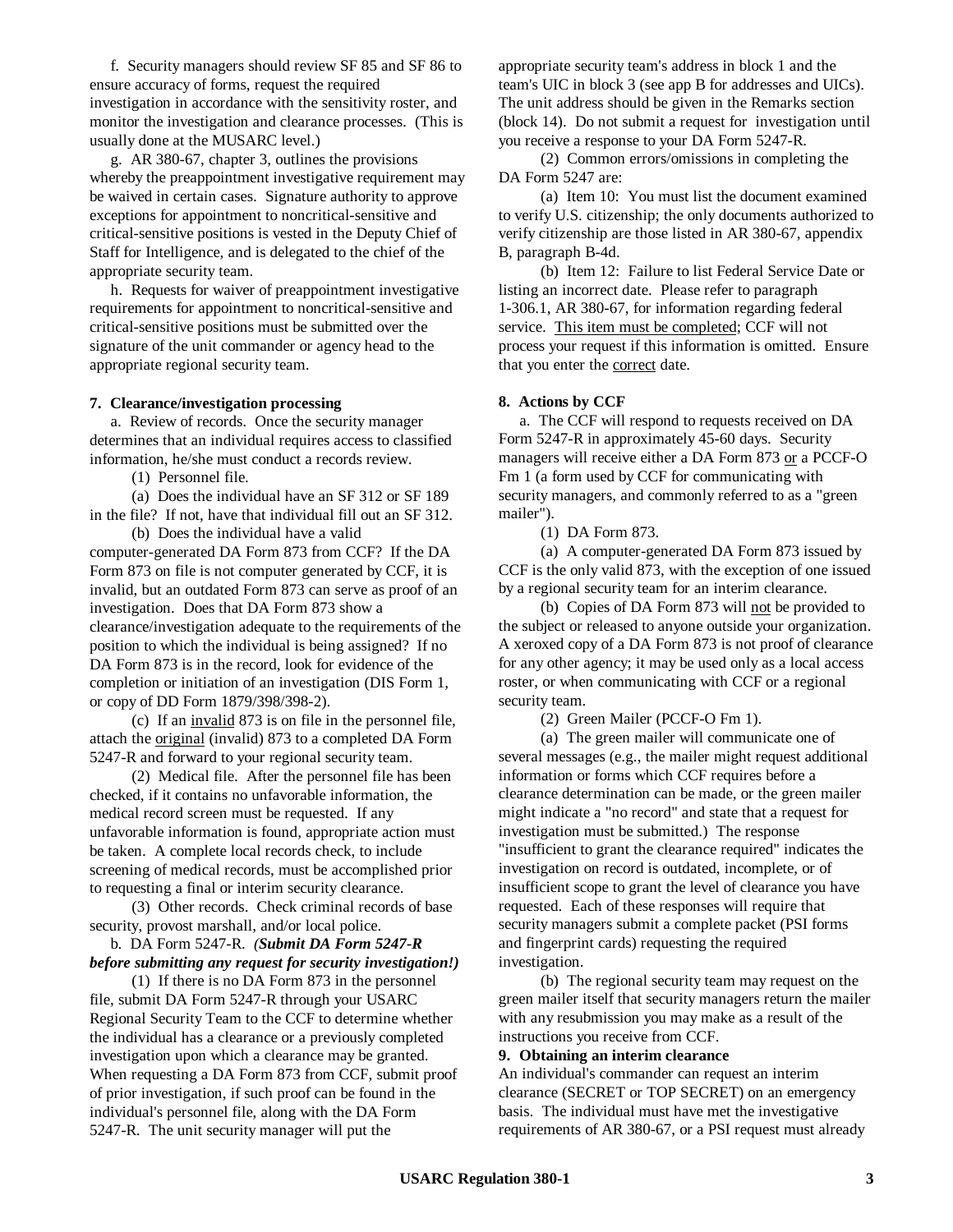have been submitted to DIS. A request for interim clearance will be forwarded by memorandum containing specific justification. If any derogatory information concerning the individual is known to his/her commander, that commander will not request an interim clearance.

## **10. Periodic reinvestigations (PRs)**

Six months prior to the expiration of an individual's clearance, the unit security manager will inform that person of the need to fill out the paperwork for a PR. The expiration date of a TOP SECRET clearance is 5 years from the date of the investigation reflected on the DA Form 873. For a SECRET clearance, the expiration date is 15 years from the investigation date on the Form 873. The unit security manager will forward an individual's TOP SECRET PR paperwork no more than 3 months prior to the clearance expiration date. SECRET PR paperwork will be submitted no more than 1 month in advance. If a clearance is no longer required, or if an individual's clearance is to be downgraded from TOP SECRET to SECRET (or from SECRET to CONFIDENTIAL), the security manager will complete a DA Form 5247-R to that effect, and will forward it and the original DA Form 873 through the appropriate regional security team to the CCF. If an individual refuses to submit the required PR paperwork, that person's access will be suspended as of the clearance expiration date, and it is possible that the person will be removed from his/her position.

## **11. Submission of PSI packets**

a. The forms listed in table 1 must be submitted to the appropriate regional security team (see app B) for processing of the applicable PSI or PR.

b. Each SSBI or SSBI-PR requested for SCI access must contain a prenomination interview conducted in accordance with AR 380-67, appendix G. If the interview disclosed no unfavorable information, an entry to that

effect will be made in Block 10 of the DD Form 1879. If any unfavorable information is disclosed, it will be fully explored during the interview and reported on the back of the DD Form 1879.

c. Common errors in completing various PSI forms are listed in appendix C.

#### **12. Briefings**

The commander shall establish procedures whereby persons requiring access to classified information, or being assigned to positions which require the occupants to be determined trustworthy, are periodically briefed concerning their security responsibilities. The initial, refresher, foreign travel, and termination briefings provide security education on security responsibilities to persons requiring access to classified information or assigned to sensitive duties. See AR 380-67, Section 2.

#### **13. Mobilization**

Personnel security mobilization requirements for Reserve Components are contained in Forces Command Mobilization and Deployment Planning System (FORMDEPS), Volume III, Part 3 (Unit Commander's Handbook). During inspections, the personnel security requirements will be reviewed.

#### **14. Access roster**

a. Security managers must maintain a current roster (manual or automated) of PSI and clearance information so they can easily verify the clearance status of each individual. Access authorization will be based on duty or position requirements, and may be lower than that reflected on the individual's DA Form 873. All personnel granted access will appear on the access roster. The roster can be in any form, but must contain the following information:

| <b>Form Required</b>                                                                                           | <b>NAC</b>    | <b>SSBI</b>               | <b>SECRET-PR</b>         |  |
|----------------------------------------------------------------------------------------------------------------|---------------|---------------------------|--------------------------|--|
| Request for Personnel Security Investigation                                                                   |               | Original                  |                          |  |
| (DD Form 1879)                                                                                                 |               | $+3$ copies               |                          |  |
| Personnel Security Questionnaire                                                                               |               | Original                  | $\overline{\phantom{0}}$ |  |
| $(DD$ Form 398)                                                                                                |               | $+5$ copies               |                          |  |
|                                                                                                                |               | (single-sided)            |                          |  |
| National Agency Questionnaire                                                                                  | Original $+1$ | Original                  | Original                 |  |
| (DD Form 398-2)                                                                                                | copy          | $+1$ copy $*$             | $+5$ copies              |  |
|                                                                                                                |               | (all copies single-sided) |                          |  |
| Fingerprint Card (FD Form 258)                                                                                 | <b>One</b>    | Two                       | One                      |  |
| DA Form 5247-R                                                                                                 | One           |                           | One                      |  |
| * (For spouse, co-habitant, or foreign-born immediate family members - fill out only items 1-8, minus item 7.) |               |                           |                          |  |

 $\_$  , and the set of the set of the set of the set of the set of the set of the set of the set of the set of the set of the set of the set of the set of the set of the set of the set of the set of the set of the set of th

### **Table 1. Required PSI forms by investigation type**

 $\_$  , and the set of the set of the set of the set of the set of the set of the set of the set of the set of the set of the set of the set of the set of the set of the set of the set of the set of the set of the set of th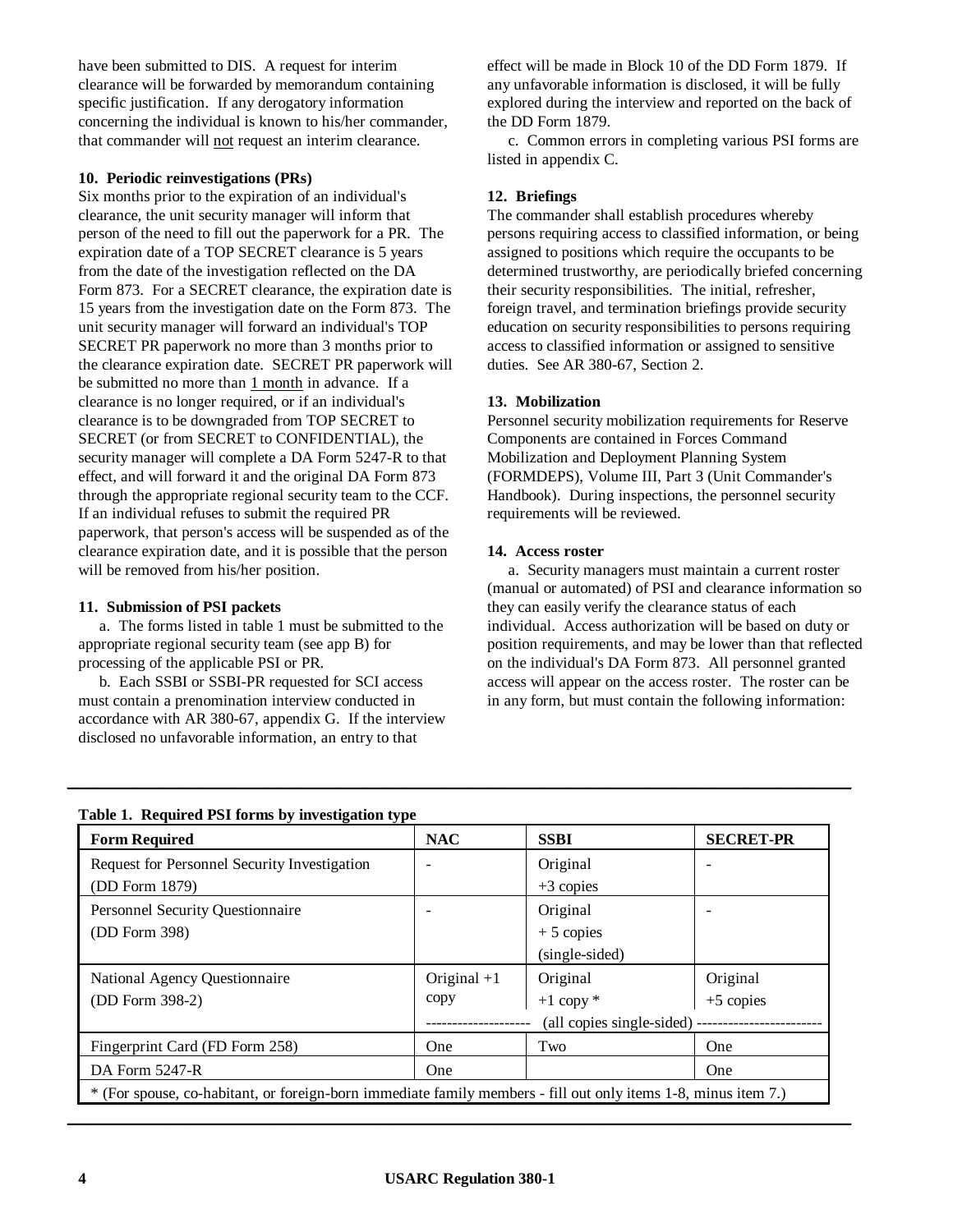(1) Name (and for civilians only, position sensitivity).

(2) Type of investigation conducted.

(3) Date of latest investigation completed.

(4) Level of security clearance.

(5) Date clearance granted.

(6) Highest level of access authorized in current position.

b. The roster is FOR OFFICIAL USE ONLY; do not make notations on SCI access, as that would make the document CONFIDENTIAL.

#### **15. Derogatory information**

a. The DA Form 5248-R is initiated on a subject when the commander refers the subject for adverse action, informally suspends the subject's access to classified information, removes the subject from assignment to sensitive duties, or becomes aware of any information such as that listed in appendix E of AR 380-67 pertaining to the subject.

b. If the commander is suspending access, remove the DA Form 873 from the personnel file, attach it to the DA Form 5248-R, and forward it through the regional security team to CCF. If the person is indoctrinated for SCI access, the security manager will ensure that the servicing Special Security Office (SSO) is notified. A DA Form 5248-R must be submitted as a final report, even when a subject does not hold a clearance, in case a clearance determination is requested at a later date. The USAR unit commander will provide an information copy of any adverse information to the MUSARC security manager.

c. Upon CCF's receipt of such adverse information, whether denial or revocation of a security clearance and/or SCI access eligibility is considered appropriate, CCF will issue a Letter of Intent (LOI) through the regional security team. The security team endorses CCF's correspondence and forwards it to the unit security manager, who will inform the unit commander. The security team will provide the MUSARC security manager with a copy of the LOI packet. Anyone else in the chain of command who must be informed of the adverse action will be provided with a copy of the cover letter, not the entire LOI packet.

d. The subject's commander will ensure that the subject acknowledges receipt of the LOI, that the subject is counseled about the seriousness of CCF's contemplated action, and offer advice and assistance needed in formulating a reply.

e. The individual must reply to CCF's LOI through his/her unit security manager and through the appropriate security team. The security manager will provide a copy of the subject's response to the MUSARC security manager. The individual's prompt response, along with the commander's recommendation about whether the subject's

clearance should be denied, revoked, or restored, will be addressed through the security team to CCF. The CCF makes the final decision about the LOI response.

f. If the subject disagrees with the final decision, he/she can request reconsideration. See AR 380-67, chapter 8, for detailed instructions.

g. If the subject has been reassigned or discharged, return the action to the regional security team, along with a copy of the reassignment or discharge orders. The only exceptions to this will be on a case-by-case basis, involving extremely sensitive matters which must be addressed through command channels.

# **Appendix A References**

# **Section I Required publications**

| (Personnel Security Program)       |
|------------------------------------|
| w/FORSCOM Suppl 1. Cited in        |
| paragraphs 6d,e; $7b(2)(a)$ , (b); |
| 9b; 10; 12; 14a, f; appendix D.    |
| (Enlisted Career Management and    |
| Military Occupational Specialties) |
| Cited in appendix C.               |
|                                    |

## **Section II Related publications**

| AR 380-5     | (Information Security Program)                       |
|--------------|------------------------------------------------------|
|              | w/FORSCOM Suppl 1                                    |
| AR 380-19    | (Automation Security)                                |
| AR 380-28    | (Army Special Security Officer and                   |
|              | Office System)                                       |
| AR 601-210   | (Regular Army and Army Reserve                       |
|              | Enlistment Program)                                  |
| AR 611-101   | (Commissioned Officer Classification)                |
|              | System)                                              |
| AR 611-112   | (Manual of Warrant Officer Military)                 |
|              | Occupational Specialties)                            |
| DA PAM 600-3 | (Commissioned Officer Professional)                  |
|              | Development and Utilization)                         |
|              | DOD PAM 5200.1 (Classified Information Nondisclosure |
| <b>PH-1</b>  | Agreement (SF 312) Briefing                          |
|              | Pamphlet)                                            |
|              |                                                      |

Personnel Security Updates published periodically by CCF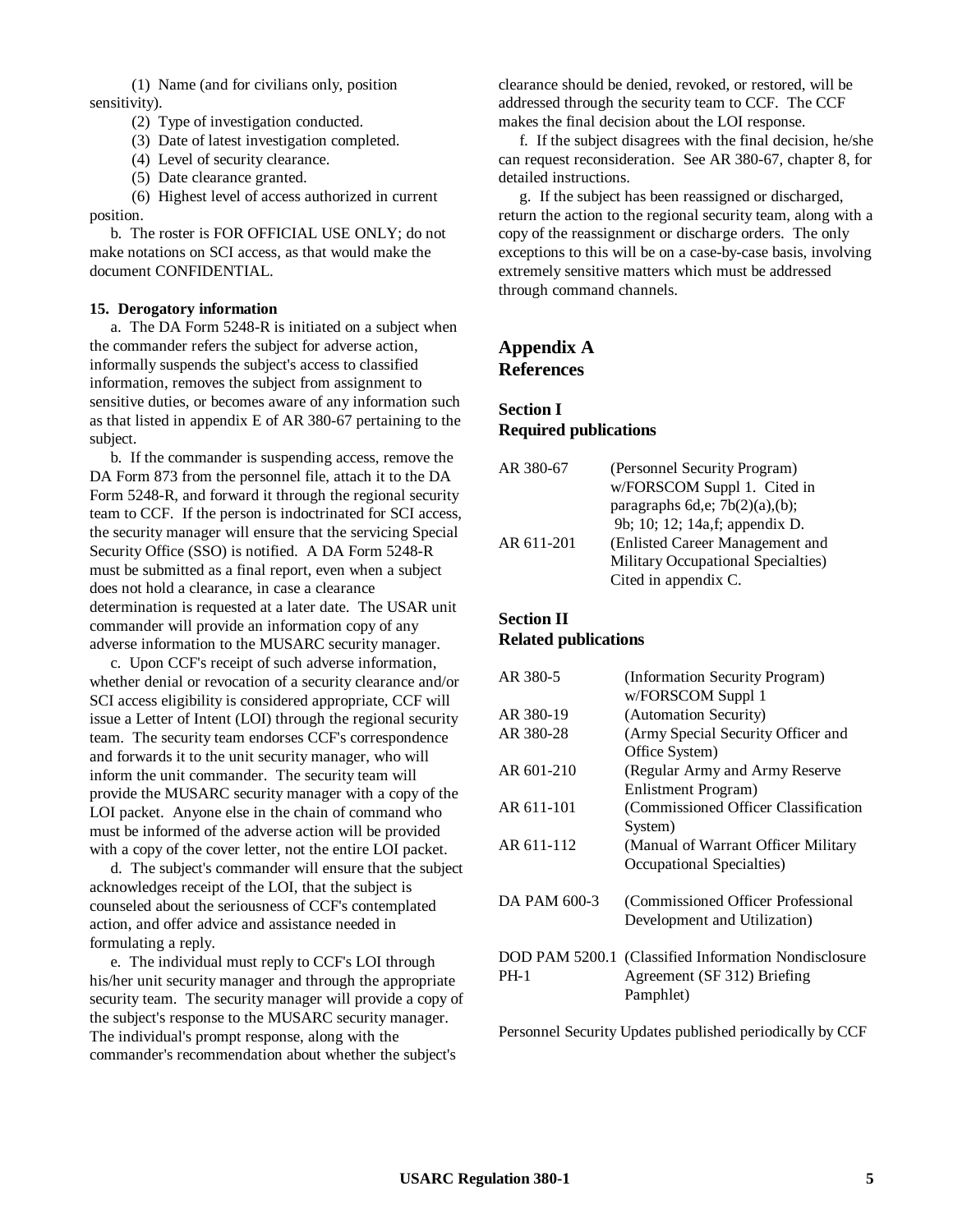# **Section III Security Forms**

| DA Form 873          | (Certificate of Clearance and/or Security<br>Determination)                                         |
|----------------------|-----------------------------------------------------------------------------------------------------|
|                      | DA Form 5247-R(Request for Security Determination)                                                  |
|                      | DA Form 5248-R(Report of Unfavorable Information                                                    |
|                      | for Security Determination)                                                                         |
| DD Form 398          | (Personnel Security Questionnaire)                                                                  |
| <b>DD</b> Form 398-2 | (National Agency Questionnaire)                                                                     |
| DD Form 1879         | (Request for Personnel Security<br>Investigation)                                                   |
| DIS Form 1           | (Department of Defense, Defense<br><b>Investigative Service Standard</b><br><b>System Document)</b> |
| FD Form 258          | (Applicant Fingerprint Card)                                                                        |
| PCCF-O Fm 1          | (Green Mailer)                                                                                      |
| SF 85                | (Data for Nonsensitive Position)                                                                    |
| SF 86                | (Questionnaire for Sensitive Positions<br>(for National Security))                                  |
| SF 189               | (Classified Information Nondisclosure                                                               |
|                      | Agreement)                                                                                          |
| SF 312               | (Classified Information Nondisclosure                                                               |
|                      | Agreement)                                                                                          |

# **Appendix B USARC Security Teams and Geographic Areas of Responsibility**

#### **B-1. Listed by regional security team**

## **NORTHEAST SECURITY TEAM (UIC: W47AA1)**

Chief, USARC Northeast Security Team ATTN: AFRC-INS-NE Fort George G. Meade, MD 20755-7930 RESPONSIBLE FOR Connecticut Delaware Maine Maryland Massachusetts New Hampshire New Jersey New York Pennsylvania Rhode Island Vermont Virginia West Virginia

#### **SOUTHEAST SECURITY TEAM (UIC: W47AA2)**

Chief, USARC Southeast Security Team ATTN: AFRC-INS-SE Building 101, Fort Gillem Forest Park, GA 30050-5000 RESPONSIBLE FOR Alabama Florida Georgia Kentucky Mississippi North Carolina Puerto Rico South Carolina Tennessee Virgin Islands

### **MIDWEST SECURITY TEAM (UIC: W47AA4)**

Chief, USARC Midwest Security Team ATTN: AFRC-INS-MW Building 108 Fort Sheridan, IL 60037-5000 RESPONSIBLE FOR Illinois Indiana Iowa Michigan Minnesota Ohio Wisconsin

#### **SOUTHWEST SECURITY TEAM (UIC: W47AA5)**

Chief, USARC Southwest Security Team ATTN: AFRC-INS-SW Fort Sam Houston, TX 78234-7000 RESPONSIBLE FOR Arkansas Kansas Louisiana Missouri Nebraska New Mexico Oklahoma Texas

### **WEST SECURITY TEAM (UIC: W47AA6)**

Chief, USARC West Security Team ATTN: AFRC-INS-W Building 39 Presidio of San Francisco, CA 94129-7000 RESPONSIBLE FOR Arizona California Colorado Idaho Montana Nevada North Dakota Oregon South Dakota Utah Washington Wyoming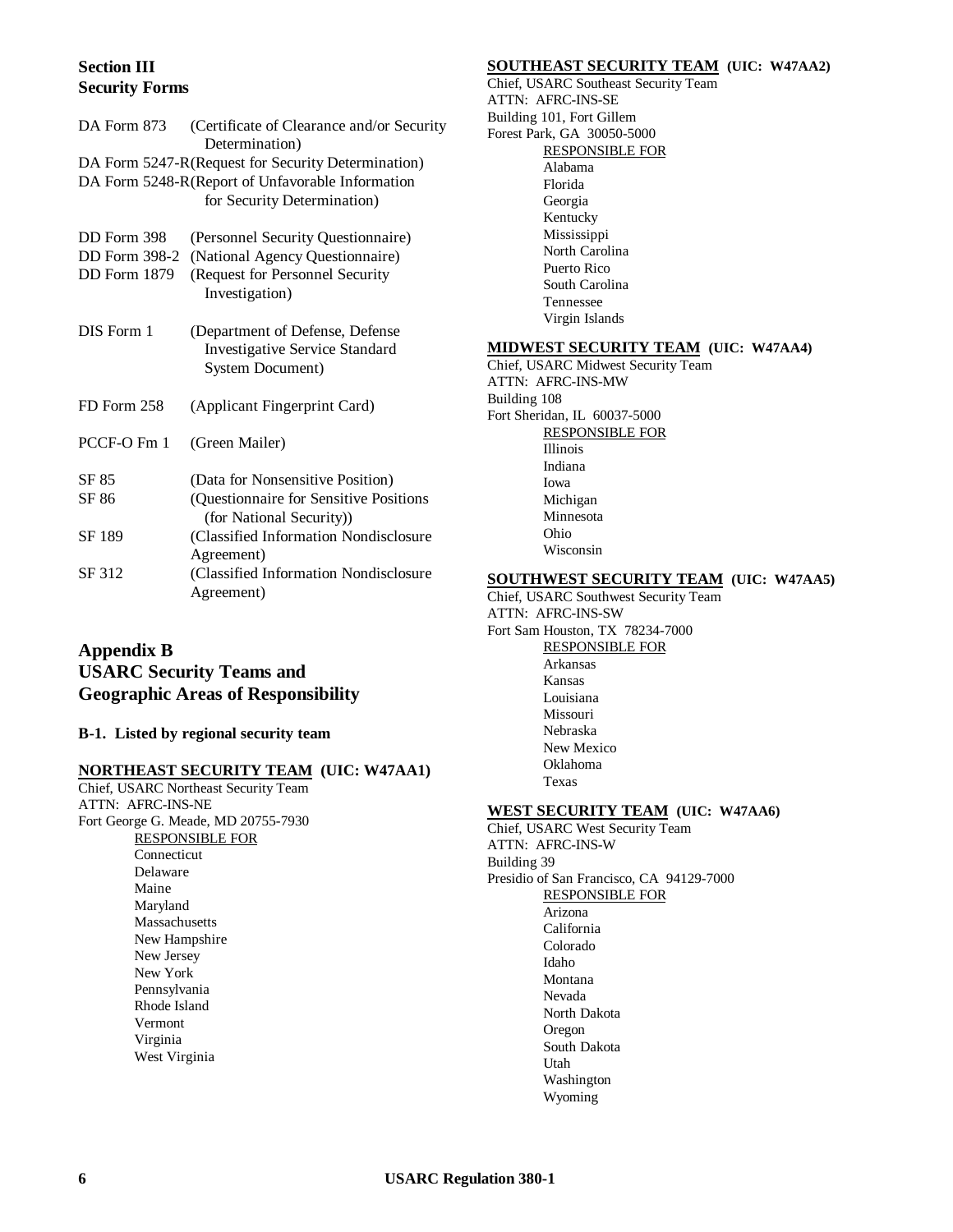#### **B-2. Listed by state.**

STATE SECURITY TEAM

| AlabamaSoutheast Region         |  |
|---------------------------------|--|
| Arizona West Region             |  |
| Arkansas Southwest Region       |  |
| CaliforniaWest Region           |  |
| Colorado West Region            |  |
| Connecticut Northeast Region    |  |
| DelawareNortheast Region        |  |
| Florida Southeast Region        |  |
| Georgia Southeast Region        |  |
| IdahoWest Region                |  |
|                                 |  |
|                                 |  |
|                                 |  |
| Kansas Southwest Region         |  |
| KentuckySoutheast Region        |  |
| Louisiana Southwest Region      |  |
| MaineNortheast Region           |  |
| MarylandNortheast Region        |  |
| MassachusettsNortheast Region   |  |
| MichiganMidwest Region          |  |
| Minnesota Midwest Region        |  |
| Mississippi Southeast Region    |  |
| Missouri Southwest Region       |  |
| MontanaWest Region              |  |
| Nebraska Southwest Region       |  |
|                                 |  |
|                                 |  |
| Nevada West Region              |  |
| New HampshireNortheast Region   |  |
| New Jersey Northeast Region     |  |
| New Mexico Southwest Region     |  |
| New YorkNortheast Region        |  |
| North Carolina Southeast Region |  |
| North DakotaWest Region         |  |
|                                 |  |
| OklahomaSouthwest Region        |  |
| Oregon West Region              |  |
| Pennsylvania Northeast Region   |  |
| Puerto RicoSoutheast Region     |  |
| Rhode Island Northeast Region   |  |
| South Carolina Southeast Region |  |
| South DakotaWest Region         |  |
| TennesseeSoutheast Region       |  |
| Texas Southwest Region          |  |
| Utah West Region                |  |
| VermontNortheast Region         |  |
| Virgin Islands Southeast Region |  |
| VirginiaNortheast Region        |  |
| Washington West Region          |  |
| West VirginiaNortheast Region   |  |
| Wisconsin Midwest Region        |  |

# **Appendix C Investigation/Clearance Requirements**

The following criteria should be used as a guide in determining the type of investigation and/or clearance required by an individual to perform his/her job.

## **TYPE OF INVESTIGATION REQUIREMENT**

| <b>NATIONAL AGENCY CHECK</b><br>(NAC)                                                         |                                                                                             | 1. Required as a minimum<br>investigation for all newly-<br>appointed officer personnel.<br>2. Required by all<br>individuals holding positions<br>as Unit Armorer or<br><b>Automated Information</b><br>System operator, and by<br>enlisted personnel<br>specified in AR 611-201.                                                                                                          |
|-----------------------------------------------------------------------------------------------|---------------------------------------------------------------------------------------------|---------------------------------------------------------------------------------------------------------------------------------------------------------------------------------------------------------------------------------------------------------------------------------------------------------------------------------------------------------------------------------------------|
| <b>SINGLE SCOPE BACKGROUND</b><br><b>INVESTIGATION (SSBI)</b><br>(Note: Replaces BI and SSBI) |                                                                                             | 1. Required investigation<br>for individuals requiring<br>access to TOP SECRET.<br>2. Required for all<br>personnel requiring access<br>to SCI material.<br>3. Minimum investigation<br>for all officer personnel and<br>most enlisted personnel<br>in Military Intelligence duty<br>positions or MOSs.<br>4. Required for any<br>person occupying an ADP-I<br>critical-sensitive position. |
| <b>NATIONAL AGENCY CHECK</b><br><b>WITH INQUIRIES (NACI)</b>                                  |                                                                                             | 1. All civilians must have a<br>NACI initiated when hired.<br>2. Civilians require a NACI<br>for awarding of a<br>SECRET clearance.                                                                                                                                                                                                                                                         |
| PERIODIC REINVESTIGATION<br>(PR)                                                              |                                                                                             | 1. SECRET-PR required by<br>all personnel whose<br>investigation is 15 years old,<br>and who still require<br>SECRET clearance.<br>2. SSBI-PR required by<br>personnel whose<br>BI/SBI/SSBI is within 3 to<br>6 months of being 5 years<br>old, and who still require a<br>TOP SECRET clearance.                                                                                            |
| <b>TYPE OF</b><br><b>CLEARANCE</b>                                                            |                                                                                             | <b>BASIS FOR</b><br><b>GRANTING CLEARANCE</b>                                                                                                                                                                                                                                                                                                                                               |
| <b>CONFIDENTIAL</b>                                                                           | Clearance may be granted based on<br>ENTNAC, NAC, or NACI.                                  |                                                                                                                                                                                                                                                                                                                                                                                             |
| <b>SECRET</b>                                                                                 | Clearance may be granted based on<br>ENTNAC, NAC, NACI, or<br>SSBI (or BI prior to Dec 91). |                                                                                                                                                                                                                                                                                                                                                                                             |
| <b>TOP SECRET</b>                                                                             |                                                                                             | Clearance may be granted based on SSBI<br>(or BI/SBI prior to Dec 91) completed                                                                                                                                                                                                                                                                                                             |

within the past 5 years.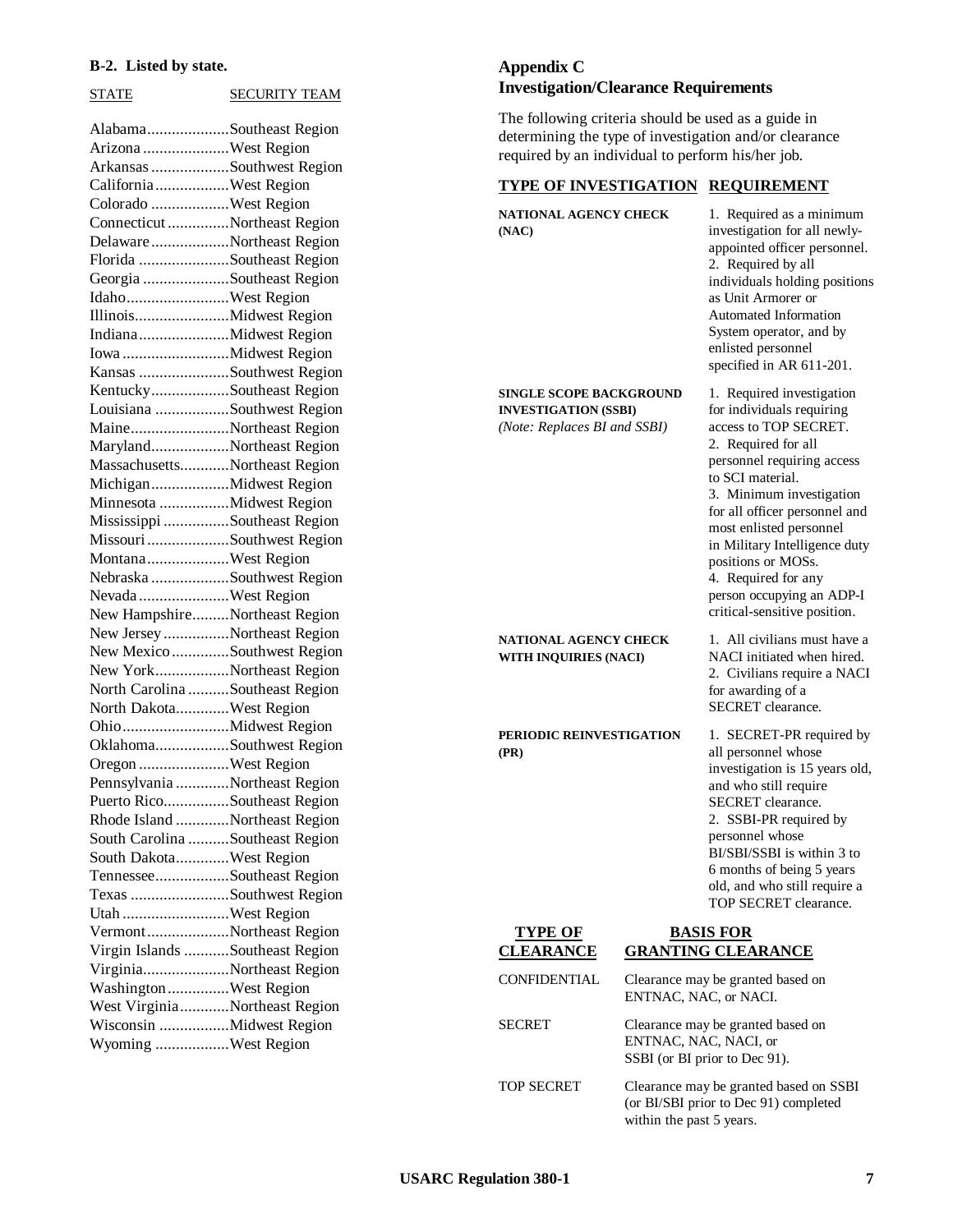## **Appendix D**

# **Common Errors/Problem Areas on PSI Forms**

## **D-1. General**

This appendix identifies those parts of PSI forms that need particular attention or further explanation. They are consistently completed with erroneous/incorrect information or not completed at all. This appendix should be used as a checklist for all PSI forms prior to submission to ensure they are prepared correctly.

## **D-2. DD Form 1879 (Request for Personnel Security Investigation)**

**Item 9/U.S. Citizenship Verification:** *(Error: Failure to complete this item.)* Each time you submit a request for investigation, you must verify U.S. citizenship. You must also list the document reviewed to verify citizenship in block 9c. **NOTE:** The only documents authorized for verification of U.S. citizenship are those listed in AR 380-67, appendix B, paragraph B-4d. You may not cite "DA Form 873" or "previous BI/SBI" (or other investigations) as verification of citizenship.

**Item 10a-c:** *(Error: Failure to complete this item.)* Local Files Checks (LFC) must be conducted and results noted.

**Item 10a(5):** Pre-screening interview must be conducted when SCI (Sensitive Compartmented Information) access is required, and results must be noted. (See paragraph 2- 308 and appendix G, AR 380-67 for more information.)

**Item 11a:** List investigation date, rather than date of clearance.

**Item 14:** Must be completed.

**Item 15:** If "b" or "c" is marked, you must explain in remarks.

**Item 20:** *(Error: Failure to complete this item.)* This item must be completed by subject's immediate military supervisor.

## *PLEASE MODIFY THE INSTRUCTIONS WHICH ACCOMPANY THE FORM AS FOLLOWS:*

**Items 1, 4a, 4b, and 19:** LEAVE BLANK; regional security team will complete these items.

**Item 17:** Please list unit of assignment and address.

**Item 18:** The unit security manager will sign the DA Form 1879.

Item 20: Be sure that the employee's immediate supervisor fills out this item.

## **D-3. DD Form 398-2 (National Agency Questionnaire)**

**Item "B":** If request is for a SECRET-PR, mark "(2) Other", and specify "SECRET-PR".

**Items "C" and "F":** *(Error: Failure to complete this item.)* These items must be completed by the unit security manager. LFCs and citizenship verification must be completed at the unit level.

**Item 2:** *(Error: Failure to fully explain other names used.)* Provide all information required by the detailed instructions. If no other names have been used, please indicate "none"; do not leave blank.

**Item 9:** *(Error: Failure to complete this item.)* Individual must complete this item. Reserve or National Guard service, as well as active duty, will be shown. "Not Applicable" may be used only by contractors.

**Item 10:** *(Error: Failure to list consecutive dates of residences and to provide information for the complete period of time required (5 years).)* Account for the entire period with no gaps; list month as well as year. List addresses where you were actually residing; do not list permanent mailing addresses or post office boxes. If rural route address is listed, provide a strip map or directions for locating the residence.

**Item 11a:** Must be answered; this item is often overlooked. This question is also often misinterpreted. The question refers to Federal Civil Service ... not military service. If the answer is "yes", subject must explain; see detailed instructions for the form.

**Item 11b-e:** *(Error: Failure to list consecutive dates of employment and to provide information for the complete required period of time (5 years).)* You must list fulltime employment, part-time employment, and all periods of unemployment. If any employment listed is part-time, please indicate as such. List full-time school attendance, if applicable. You must also list Reserve units to which you have been assigned (during the last 5 years); this is part-time employment. Give complete employer addresses; list complete street addresses, city, state, and zip. If Active Duty at any time during the last 5 years, list the specific unit or organization to which assigned. List dates as year and month.

**Item 12a-e:** *(Error: Failure to complete these items.)* These items must be completed. If an individual is deceased, indicate "deceased" in block 12b; however, provide all other information requested. "Not Applicable" may be used only by contractors.

**Items 13, 18-22:** *(Error: Failure to explain "yes" answers.)* All information outlined in the detailed instructions must be provided.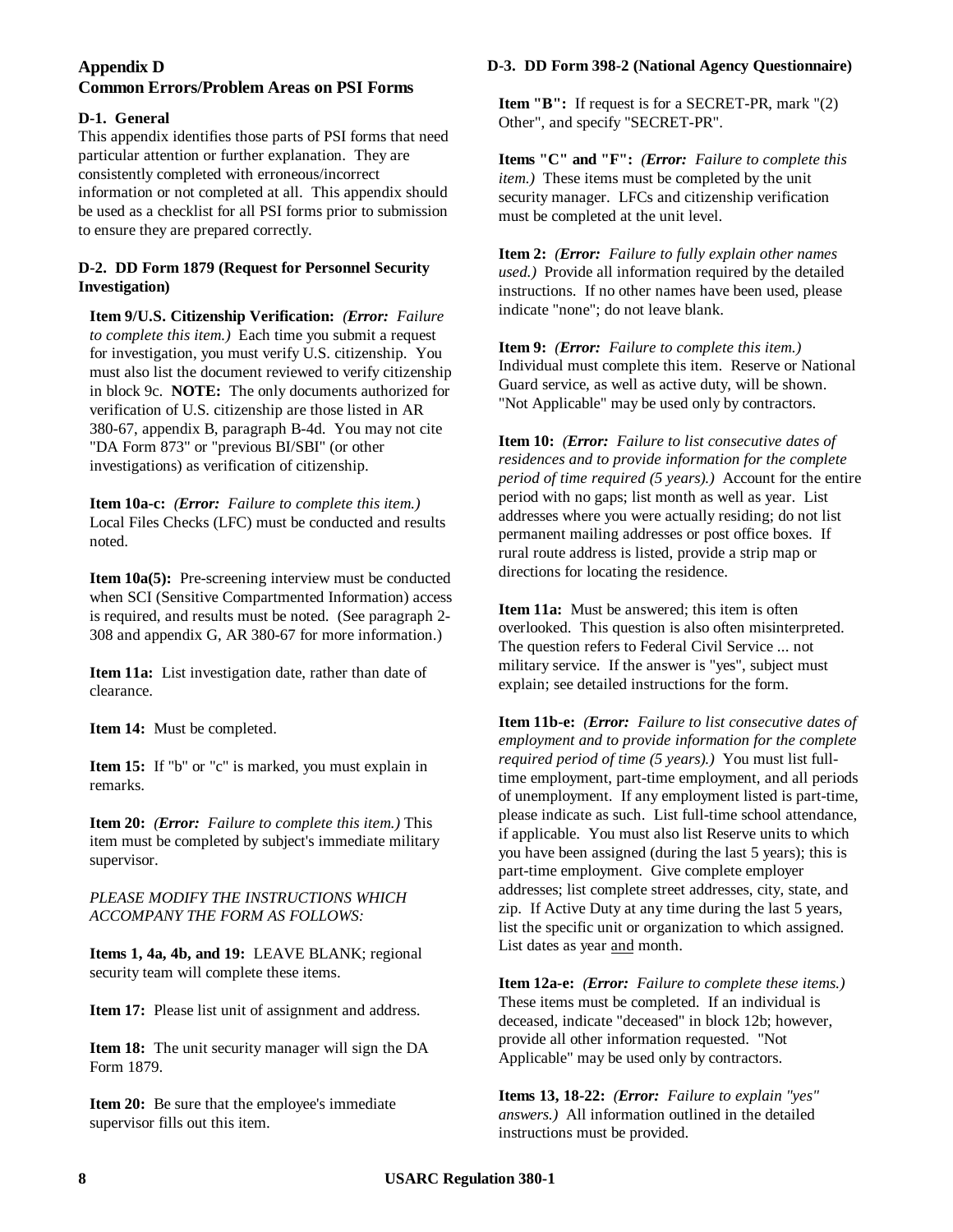#### **Item 21a:** DO NOT COMPLETE THIS ITEM!

#### **Item 21c:** DO NOT COMPLETE THIS ITEM!

**Item 22b:** This question is often overlooked. It must be answered; if "yes", fully explain.

**General:** *(Error: Failure to sign and date forms in all required places.)* Signatures/date signed on all forms must be no more than 120 days old when received at DIS.

**NOTE:** Page 2, "Authority for Release of Information and Records," must be completed and submitted along with the remainder of the DD Form 398-2. The DIS cannot conduct the investigation without this form.

#### **D-4. DD Form 398 (Personnel Security Questionnaire)**

**Item 2:** Do not leave blank; if none, indicate "none." If other names are listed, you must provide all information required by the detailed instructions.

**Item 9a:** *(Error: Failure to complete this item.)*

**Item 9b:** Reserve and National Guard service, as well as Active Duty, will be shown in this item.

**Item 10:** *(Error: Failure to list consecutive dates of residence and to provide information for the complete period of time required (10 years for initial SSBI/5 years for PR*).) Account for the entire period, with no gaps; list month as well as year. List addresses where you were actually residing; do not list permanent mailing addresses or post office boxes. If rural route address is listed, provide a strip map or directions for locating the residence.

**Item 10a:** This item is often overlooked. Ensure that it is completed.

**Item 11a:** This item must be answered; it is often overlooked or misinterpreted. The question refers to Federal Civil Service... not military service. If the answer is "yes," subject must explain; see detailed instructions for the form.

**Item 11b-e:** *(Error: Failure to list consecutive dates of employment and to provide information for the complete required period of time (10 years for initial SSBI or back to the age of 18, whichever is the shorter period; or if the individual is under the age of 21, the last 3 years or since his/her 16th birthday, whichever is the shorter period; 5 years for the PR).)* You must list full-time employment, part-time employment, and all periods of unemployment. If any employment listed is part-time, please indicate as such. List full-time school attendance, if applicable. You must also list Reserve units to which

assigned; this is part-time employment. Give complete employer addresses; list complete street addresses, city, state, and zip. If Active Duty at any time during the required timeframe, list the specific units/organizations to which assigned. List dates as year and month.

**Items 14 and 20-24:** *(Error: Failure to fully explain "yes" answers.)* Individual must provide all information specified by the detailed instructions. If request is for a PR, subject must provide explanation, even though information was provided during previous investigation.

**Item 23a:** DO NOT COMPLETE THIS ITEM!

#### **Item 23c:** DO NOT COMPLETE THIS ITEM!

**Item 24b:** This question is often overlooked. It must be answered. If the answer is "yes", fully explain in accordance with the detailed instructions.

**General:** *(Error: Failure to sign and date the forms.)* Ensure that the individual has signed and dated the forms in Items 19c/d, 25c/d, and blocks "g" and "h" on the "Authority for Release of Information and Records." The "Authority for Release of Information and Records" is an integral part of the form, and must be completed and submitted with the investigative packet. The DIS cannot conduct the investigation without it. Signatures/date signed on all forms must be no more than 120 days old when received at DIS.

## **Glossary**

## **Section I Abbreviations**

| BI  Background Investigation                 |
|----------------------------------------------|
| CCFCentral Clearance Facility                |
| DCII Defense Central Index of Investigations |
| DCSINT  Deputy Chief of Staff, Intelligence  |
| DISDefense Investigative Service             |
| <b>ENTNAC Entrance National Agency Check</b> |
| LAC Local Agency Check                       |
| LOILetter of Intent                          |
| MUSARC  Major U.S. Army Reserve Command      |
| NAC  National Agency Check                   |
| NACI National Agency Check with inquiries    |
| OPMOffice of Personnel Management            |
|                                              |
| PSI personnel security investigation         |
| PSP Personnel Security Program               |
| SBI  Special Background Investigation        |
| SCIsensitive compartmented information       |
| SSBI Single Scope Background Investigation   |
|                                              |
| USAR  U.S. Army Reserves                     |
| USARCU.S. Army Reserve Command               |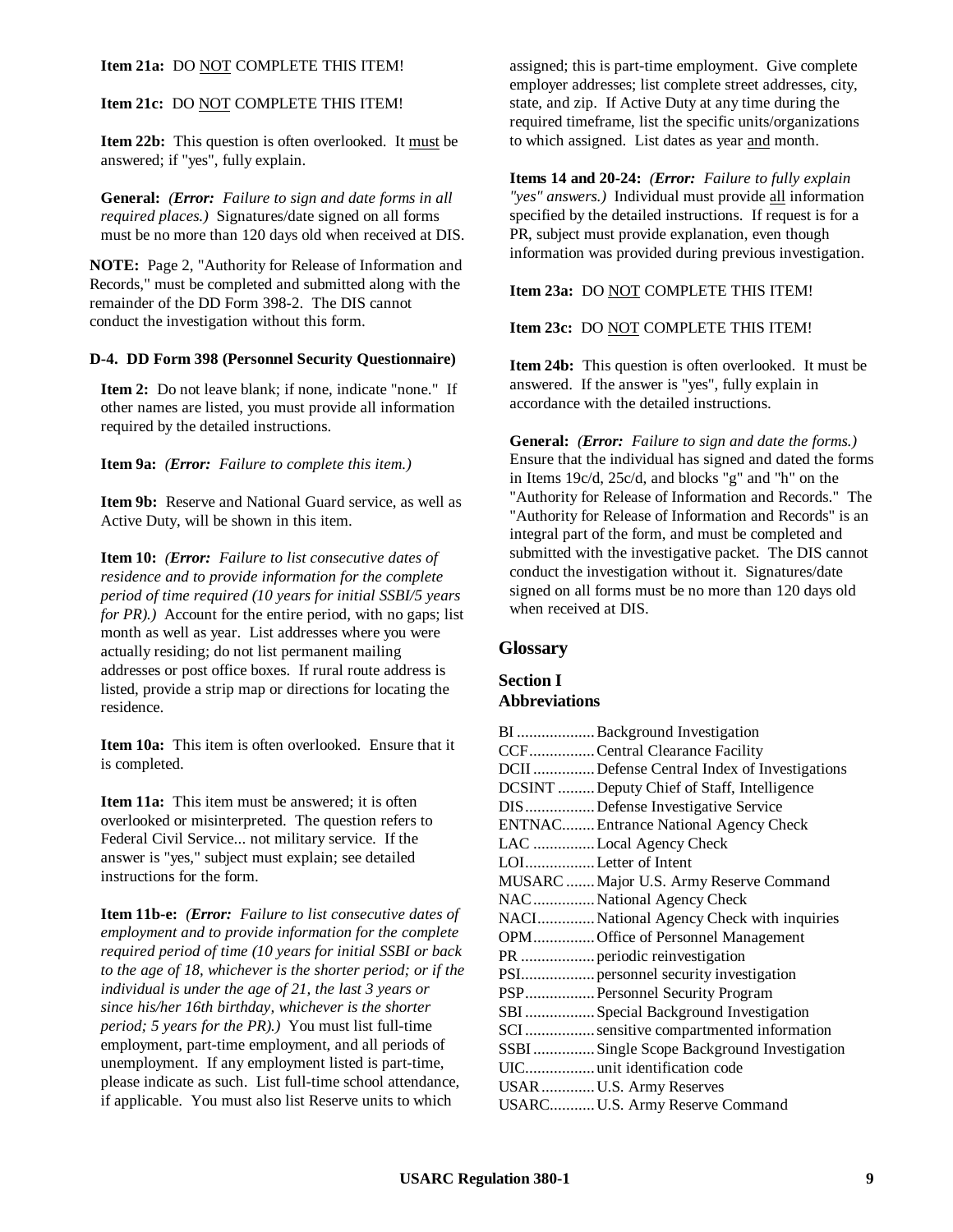# **Section II Terms**

#### **access**

The ability and opportunity to obtain knowledge of classified information.

#### **Background Investigation (BI)**

THE BI AND THE SBI HAVE BEEN REPLACED BY THE SINGLE SCOPE BACKGROUND INVESTIGATION.

## **Central Clearance Facility (CCF)**

The adjudicative body of the U.S. Army which grants, denies, or revokes security clearances for military and civilian personnel, based on investigations by the Defense Investigative Service and the Office of Personnel Management.

## **citizenship**

- NATIVE BORN: a person born in one of the 50 States, Puerto Rico, Guam, American Samoa, Northern Mariana Islands, or U.S. Virgin Islands (or Panama Canal Zone if mother or father (or both) was or is a citizen of the U.S.).
- DERIVATIVE: a person born outside the U.S. who acquires U.S. citizenship at birth because one or both of his/her parents are U.S. citizens at the time of the person's birth.
- DERIVATIVE NATURALIZATION: a person who acquires U.S. citizenship through naturalization of one or both parents.
- NATURALIZED: a person born outside of the U.S. who has completed naturalization procedures and has been given U.S. citizenship by a duly constituted authority.

## **classified information**

Official information or material which requires protection in the interest of national security, and which is classified for such purpose by appropriate classifying authority IAW the provisions of Executive Order 12356.

## **Defense Central Index of Investigations (DCII)**

An alphabetical index of persons who have been investigated by the DIS. DCII records will be checked on all subjects of DoD investigations.

## **Defense Investigative Service (DIS)**

The investigative organization of the U.S. Department of Defense which conducts SSBIs and NACs for all branches of the military.

## **Entrance National Agency Check (ENTNAC)**

An investigation conducted on an individual upon his/her entry into the Armed Forces, consisting of review of records at national agencies such as the FBI or State Department.

#### **Green Mailer**

Green mailer (PCCF-O Fm 1) correspondence transmits CCF case status responses. The CCF may use the green mailer to ask for additional information, specify corrective action which must be taken before adjudication is completed, or advise that the DCII has no record of a subject. A green mailer can request follow-up information, proof of citizenship, new fingerprint cards, etc., and is also used to transmit eligibility for SCI (valid for only 180 days).

#### **interim security clearance**

Applying for an interim clearance is an option available to the command pending a final determination by CCF. There is no requirement for the USARC Security Team to grant an interim clearance. It is granted on a temporary basis, after the completion of minimum investigative requirements and pending completion of the full investigative requirements. To grant an interim clearance, the USARC Security Team must receive a formal request from subject's commander with justification as to its necessity. Denial of an interim clearance does not require due process; such due process is required only to make a final determination to deny or revoke a clearance, to make a determination regarding access, or to declare a person ineligible to perform sensitive duties.

#### **Local Agency Check (LAC)**

An investigative check of local police departments, courts, etc., to determine whether the subject of an investigation has committed any crime.

## **Letter of Intent (LOI)**

A letter from CCF to the subject of an investigation, notifying him/her of CCF's intent to deny/revoke his/her security clearance/eligibility, and the reasons for the proposed action.

#### **National Agency Check (NAC)**

An investigation consisting of review of records at national agencies such as the FBI or State Department. The ENTNAC and the NACI are variations of the NAC.

## **National Agency Check (NACI)**

A personnel security investigation conducted by the Office of Personnel Management, combining a NAC with written inquiries to law enforcement agencies, former employers and supervisors, references, and schools. Conducted on civilian employees and initiated by the local Civilian Personnel Office.

#### **need-to-know**

A determination made by a possessor of classified information that a prospective recipient, in the interest of national security, has a requirement for access to, knowledge of, or possession of the classified information in order to perform tasks or services essential to the fulfillment of an official United States Government